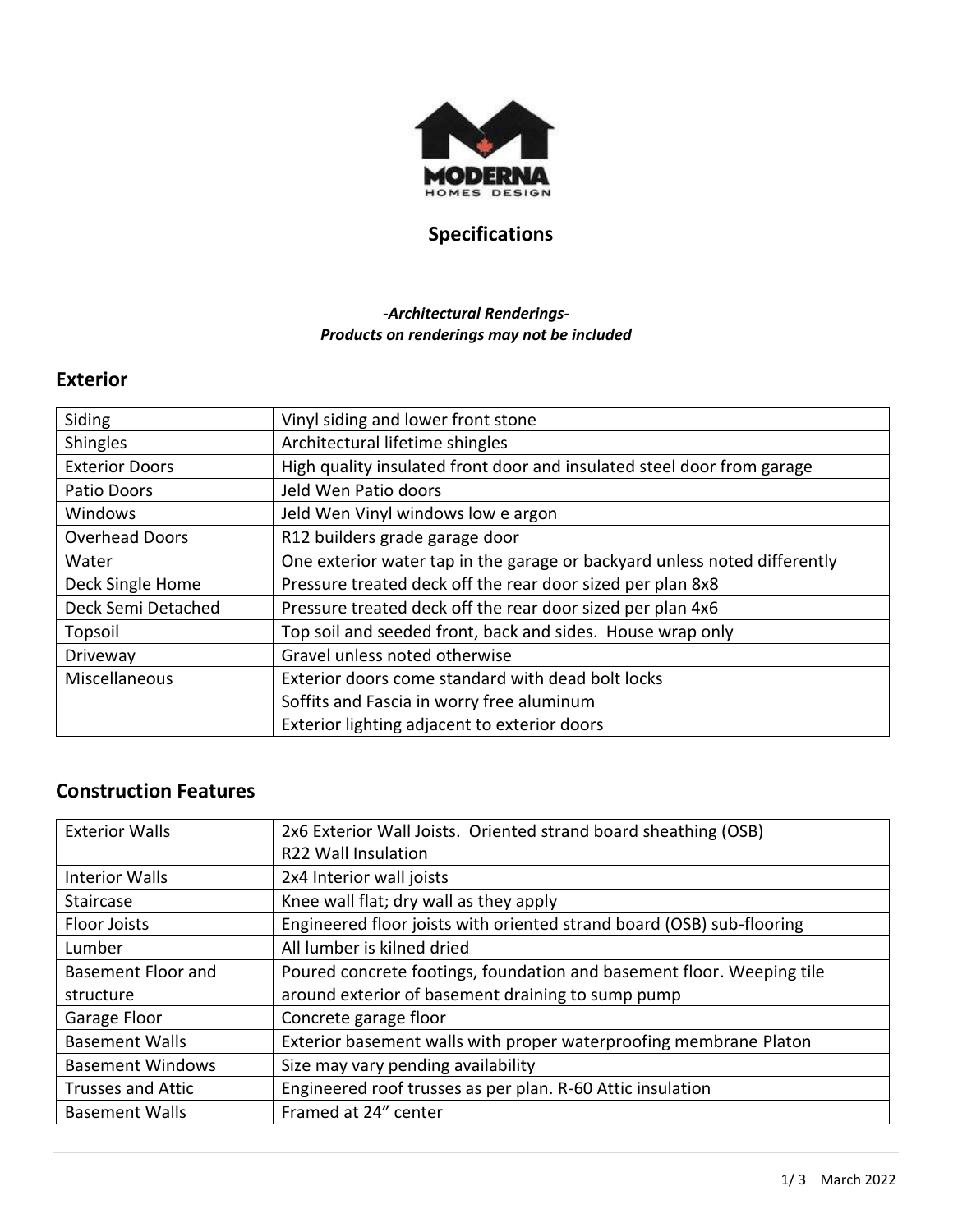### **Mechanical Features**

| Heating                     | Forced air heating with ducting sized for central air conditioning                    |
|-----------------------------|---------------------------------------------------------------------------------------|
|                             | Natural gas or propane heating depending on availability                              |
|                             | Digital readout thermostat. HRV included                                              |
| Plumbing                    | Polyethylene water plumbing system                                                    |
| <b>Water Heating</b>        | Rental of hot water on-demand system or tank as applicable                            |
| Basement bath               | Rough-in for three-piece basement bath                                                |
| <b>Washer connections</b>   | Proper water connectors for laundry room as per plan                                  |
| Shut-off valves             | Shut-off valves installed at all plumbing fixtures                                    |
| <b>Dryer Vent</b>           | Dryer venting directly to exterior                                                    |
| Bathroom venting            | Bathroom venting directly to exterior                                                 |
| Central vacuum              | Central vacuum pipes roughed-in for future use                                        |
| Sump pump                   | Sump pit and pump installed and drained to exterior away from house.                  |
|                             | (if applicable)                                                                       |
| Septic system If applicable | Septic system installed to code, to size, to specifications of local governing bodies |
| Well                        | Drilled well installed and water quality tested (if applicable)                       |

### **Electrical**

| Panel          | 100 amped circuit breaker panel                                       |
|----------------|-----------------------------------------------------------------------|
| CAT-5          | 1 telephone outlet and wiring installed                               |
| Cable          | 1 cable outlets and wiring installed                                  |
| Light Switches | As per code                                                           |
| Garage         | Outlets provided in garage and for future automated garage opener     |
| Protection     | Hard-wired smoke and CO alarms<br>GFCI plugs near all sinks and tubs. |
| Exterior       | 2 Waterproof electrical plugs installed                               |

### **Gourmet Kitchen**

| Cabinetry               | Ample Moderna standards cabinetry                           |
|-------------------------|-------------------------------------------------------------|
| Microwave               | Microwave shelf as per plan                                 |
| <b>Exhaust Fan</b>      | Cabinet under mount exhaust fan vented to the outside       |
| Hardware                | Modern cabinet hardware                                     |
| <b>Upper Cabinets</b>   | 24" deep upper cabinet above the fridge (if applicable)     |
|                         | 45 degree corner cabinet as per plan                        |
| Sink                    | Stainless-steel bay sink single or double if applicable     |
| Counters                | Laminate countertops in kitchen                             |
| Dishwasher              | Rough-in (plumbing and wiring) for future dishwasher        |
| Island                  | Island installed as per plan with breakfast bar and drawers |
| Stove                   | Electrical and gas option for stove hook-up                 |
| Faucets                 | Emco supply standard package                                |
| Appliance opening       | Refrigerator: 36" x 72"                                     |
| Appliances not included | Stove: 30"                                                  |
|                         | Dish Washer: 24"                                            |